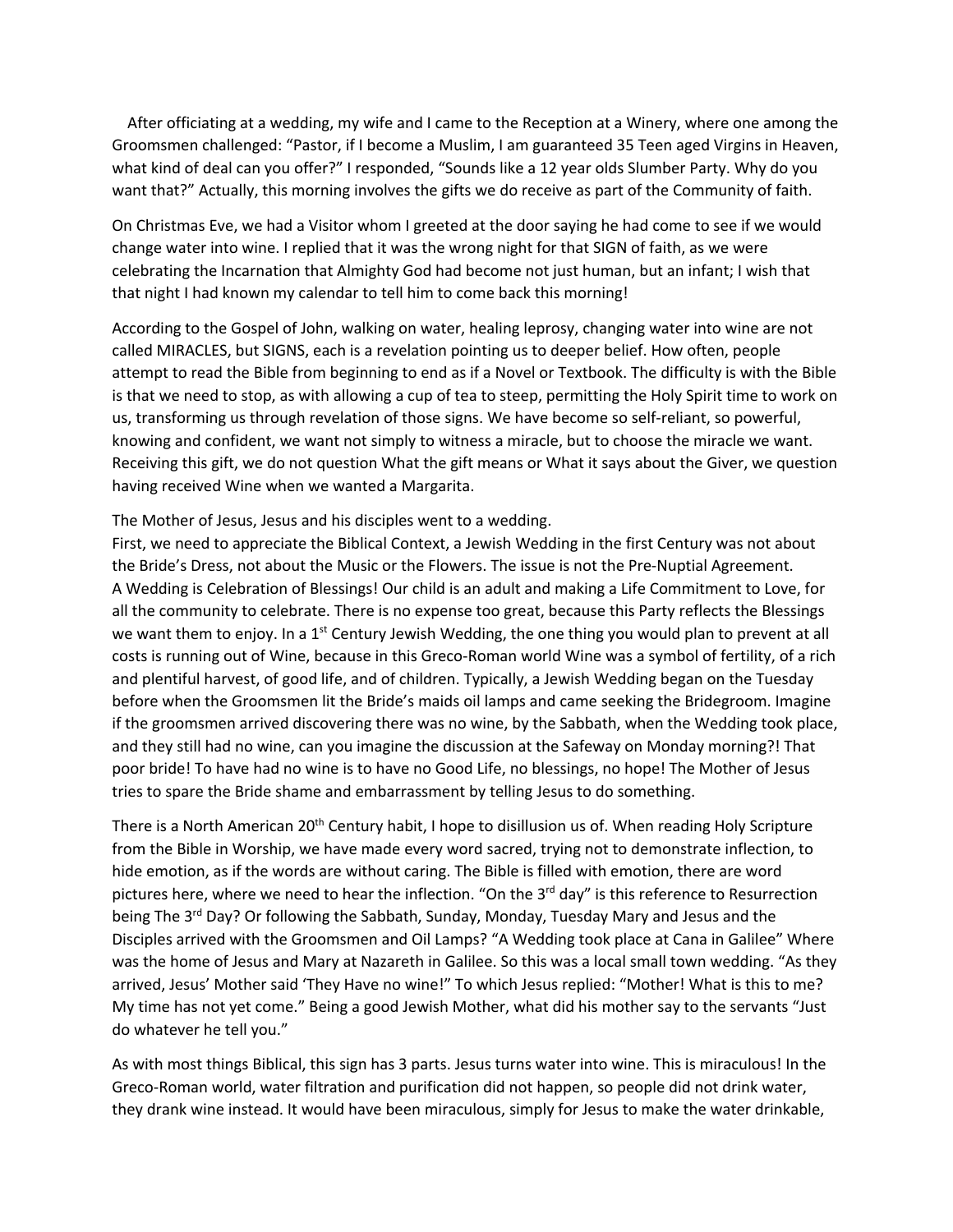as Moses had done during 40 years in the Wilderness… but instead, Jesus changed the water into wine! SECOND, the Master of the Banquet tasted the wine, describing this as the finest of vintage; and questioning why the best was reserved until after the ordinary had been consumed? What is the meaning of this sign? Perhaps John's answer at the beginning of his Gospel for why the Messiah had not been revealed in the Old Testament.

BUT THIRD, how much water was changed to Wine? Six 30 Gallon Jars, 180 Gallons of Wine! This is not simply "enough", the Messiah has provided a Super Abundance! No one need ever be shamed or embarrassed again. Imagine now the conversations at Safeway on Monday morning! "What Blessings were given to that couple! Oh How they are loved by their community, by God Almighty!"

The greatest difficulty with Christian Faith was described by the Theologian Reinhold Niebuhr a century ago: "Christianity has not been tried and found impossible, It has been found hard and left untried."

Three aspects of the Letter to the Corinthians intrigue.

First, Corinth had been a Greek City, and the Romans deported all the indigenous population, then brought people from other parts of the Roman Empire in; very much like our living in Green Valley, but being from Minnesota or Iowa, Green Bay or Syracuse or Colorado, and felt somewhat superior by being from better places than others. This letter was written 2000 years ago, to a community in a vastly different culture, on the opposite side of the world, and yet how much this applies to you and I today! The Corinthian Church was casting about for their future mission. While everyone had come through great hardship and illnesses in recent years, some saw the easiest way, was to fall back into old habits and behaviors as before they had come to faith. Some perceived that they possessed certain gifts, and lauded these over others, as if those who could speak in tongues were somehow more spiritual or had a greater gift of prophecy, than others.

Second, in the world today, we often refer to a grandchild or great-grandchild as being "Gifted" meaning that they are inherently blessed with multiple abilities, or that they are a protégé in some discipline. I have a very close friend, who is incredibly handsome, 6'3", he was an All American in Wrestling and Football, a Professional Football Player and Partner in a Law Firm, as well as an acclaimed Author, when he discovered that actually the gift he had been given was Family, his wife and children and their children.

The Apostle Paul recognized that the real gift is that every GIFT comes in our being in relationship to Jesus Christ! As such, we each possess some sign of his love. A GIFT is not earned, or deserved, our Gifts come from God. Perhaps it is in Teaching; possibly the Holy Spirit in you provides the SIGN of interpreting what others have said. I knew a woman who possessed an amazing gift, most of the time she sat very quietly, but occasionally, especially at the completion of a meeting she was able to summarize and encapsulate the heart of what had been talked around in discussion. Each and every one of us possesses a gift from God, unique from anyone else. Only God possesses them all, as humans we are individuals.

However says Paul, as individual parts of the body of Christ, the Church, we are able to use our gifts together to help one another. There is an old description of the distinction between Heaven and Hell. After you die you are brought into a great banquet hall where there is every kind of feast; however, the utensils, the forks and spoons are each 3 feet long. In Hell, every person agonizes how they cannot possibly hold one end of the three foot long utensil and put the other end in our mouth. Food is right